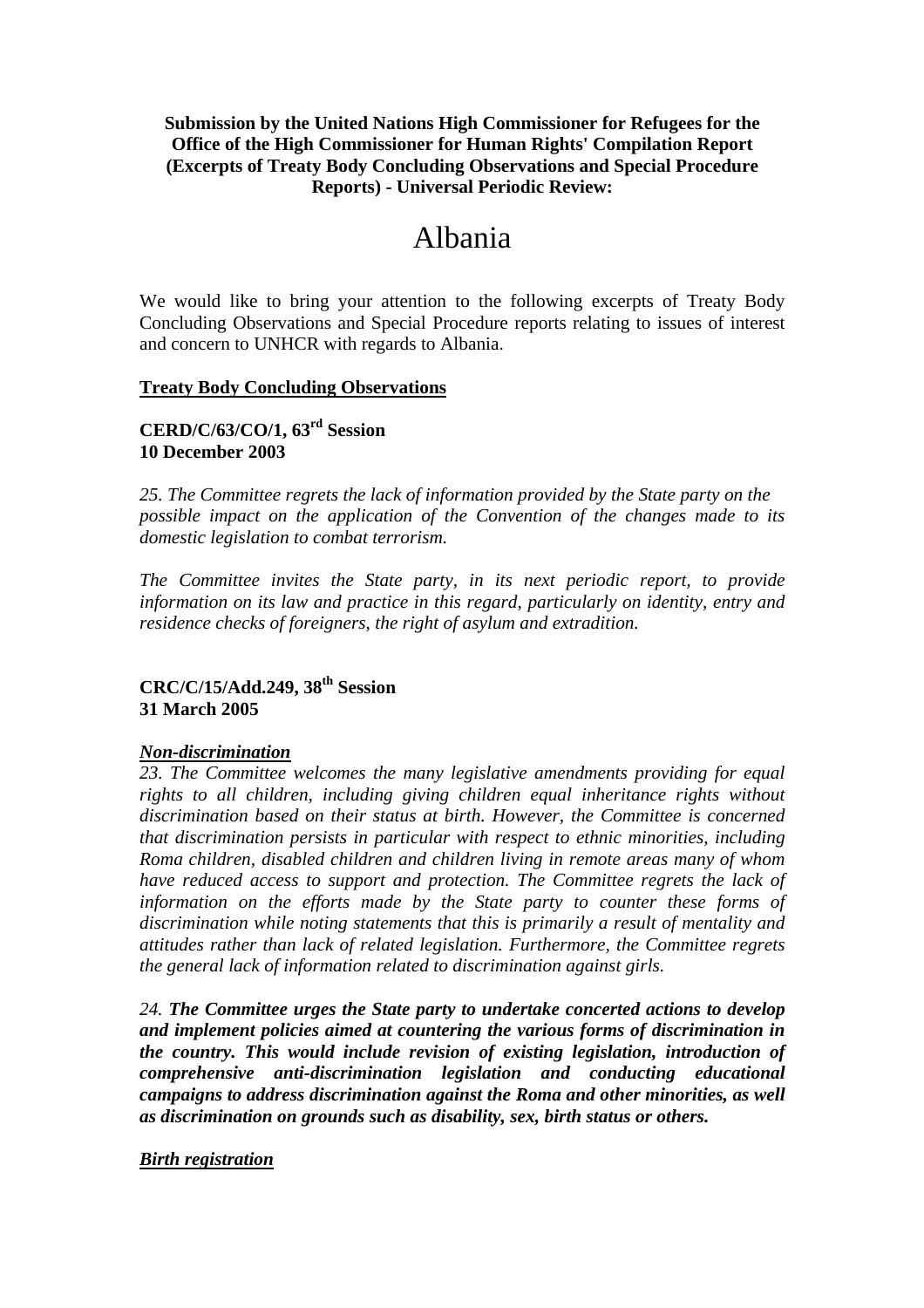*34. The Committee notes the significant efforts made by the State party to ensure that every child is registered within 30 days after birth. Nevertheless, it appears that those failing to meet the deadline encounter additional difficulties.* 

*35. The Committee recommends that the State party take appropriate measures to promote the registration of all children, including through facilitating late registration when necessary and paying particular attention to the most vulnerable and marginalized groups. In this context, the State party should ensure that the provisions of article 7 be fully enforced in the light of the principles of nondiscrimination (art. 2) and the best interests of the child (art. 3), including the right of the child to know, as far as possible, his or her parents. Meanwhile, immediate access to basic services, such as health and education, should be ensured to children who were not registered at birth, while their registration is being properly prepared.* 

## *Family reunification*

*42. The Committee is concerned that family reunification procedures may not always be dealt with in a manner consistent with the general principles (arts. 2, 3, 6 and 12) and in particular, article 10 of the Convention.* 

*43. The Committee recommends that the State party take all necessary measures to ensure that family reunification procedures are dealt with in a positive, humane and expeditious manner. In this context, the Committee also urges the State party to take measures for the effective implementation of the Law on Integration and Family Reunion of Persons Granted Asylum (Law No. 9098 of 2003) and to enact all necessary by-laws.* 

#### *8. Special protection measures*

#### *Refugee and internally displaced children*

*64. The Committee welcomes the progress made in establishing a clearer legal framework governing the treatment of refugees and the prevention of statelessness, including the progress made in securing access by all refugee and asylum-seeking children to Albanian schools. Nevertheless, the Committee considers that additional steps need to be taken to ensure full compliance of the relevant legislation and practice with the Convention.* 

*65. The Committee recommends that the State party amend the current asylum legislation by introducing specific provisions ensuring that the best interests and the views of the child are taken into account, in particular during the status determination procedures. It further recommends that pre-screening procedures of foreigners be extended to the border-points with a view to guaranteeing maximum protection to child asylum-seekers and trafficked children, who may otherwise risk refoulement. The provision of adequate training on refugee child issues to all persons involved is highly desirable. The Committee further recommends that the State party consider seeking assistance from the Office of the United Nations High Commissioner for Refugees in this respect.* 

#### *Unaccompanied children*

*66. The Committee notes that the departure of children from Albania to neighbouring*